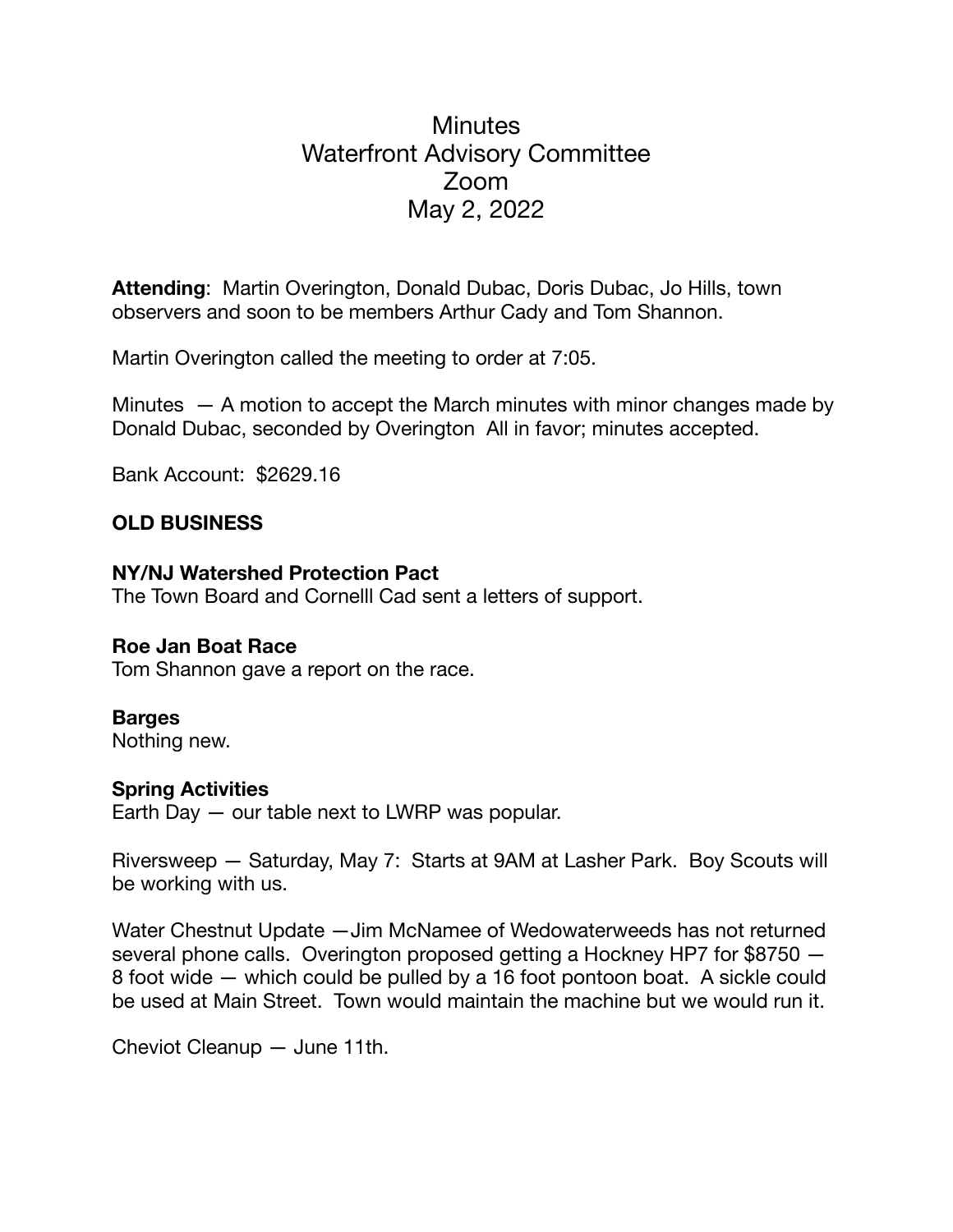#### **NEW BUSINESS**

#### **New Members**

Shannon, and Don and Adrienne Westmore will be new members of the committee. Town Board has to approve.

#### **Swimming in the Roe Jan**

The "red dye story" of 1978-1979 told by Shannon sets precedent that swimming has been allowed by the Columbia County Board of Health in the Roe since at least that time. Designations "by use" do not disappear according to Arthur Cady.

#### **Town Roads**

Cady also reported that he found in a highway department book in the the town's historical collection that the town had the right to use Young America Road which went all the way to the River.

## **LWRP**

The staff in the consulting group that has been working with Germantown LWRP is changing and a new contract has to be negotiated.

#### **Flood at Lasher**

April 8th. Logs came up onto the park. Town cleaned up the parking lot and will do the grassy fields when the ground dries.

## **AMTRAK**

A girl and her dog were both hit and killed by a train near Poet's Walk. She was running after the dog to get it off the tracks.

## **Cornell CAD Studio Grant**

Kaare Christian send in a grant proposal for a plan for a walkable walkway along the riverfront between Lasher and Cheviot.

#### **Hover Foundation and other Grant/s**

Shannon offered to write up a grant from the Hover Foundation for \$30,000 to be used for a machine and a boat for water chestnut removal. Letter of intent due July 1 and the full application due on August 1. Need 3 price quotes.

Shannon also suggesged getting a grant for 2 - 3 canoes, rowboats or small sailboats for rental on the since they were so popular at the Earth Day event this year.